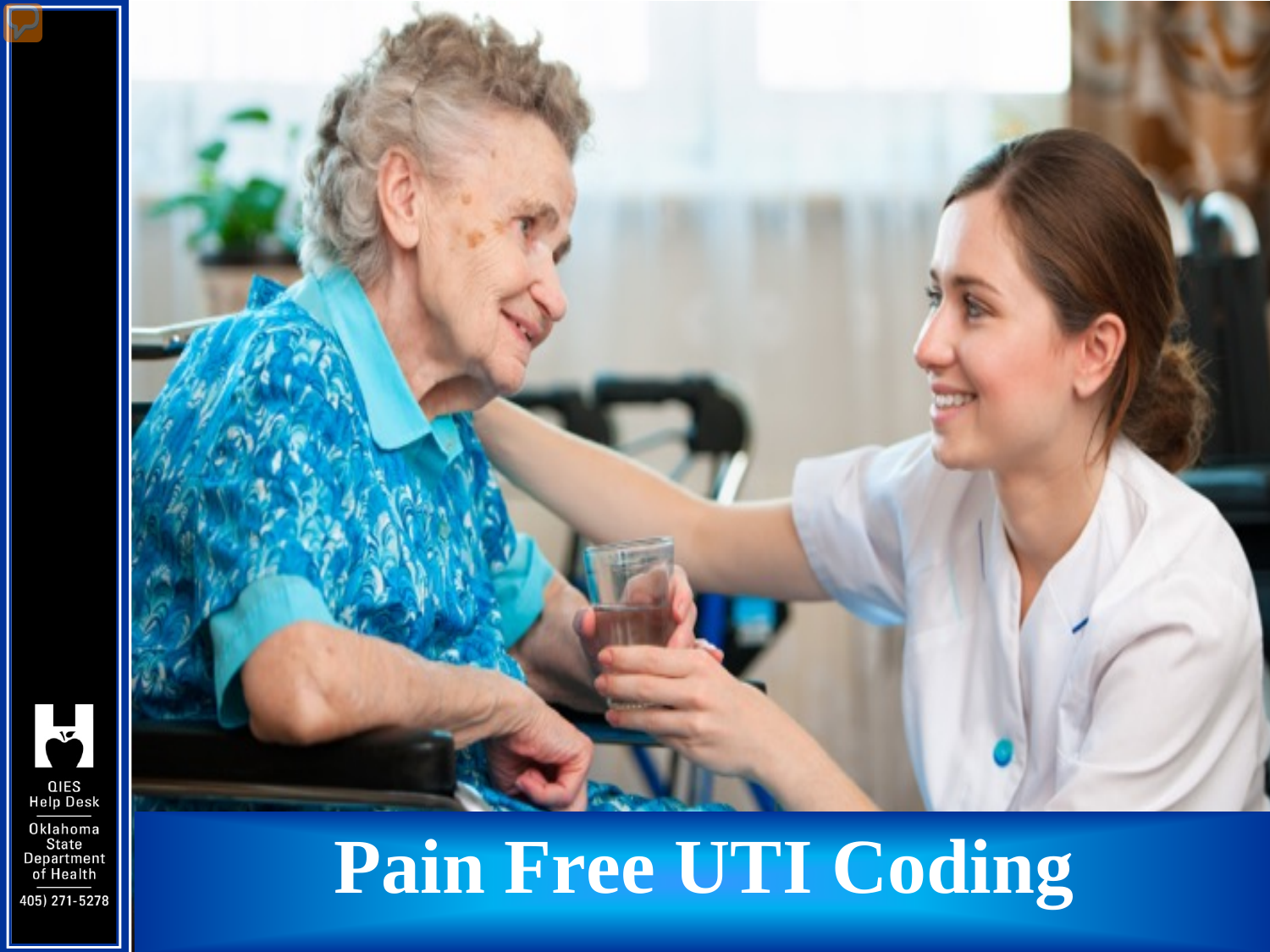# **Objectives**

#### Participants will understand:

- The criteria for coding a UTI on the MDS
- What the look-back period is for a UTI
- Clarification on Significant Laboratory Findings

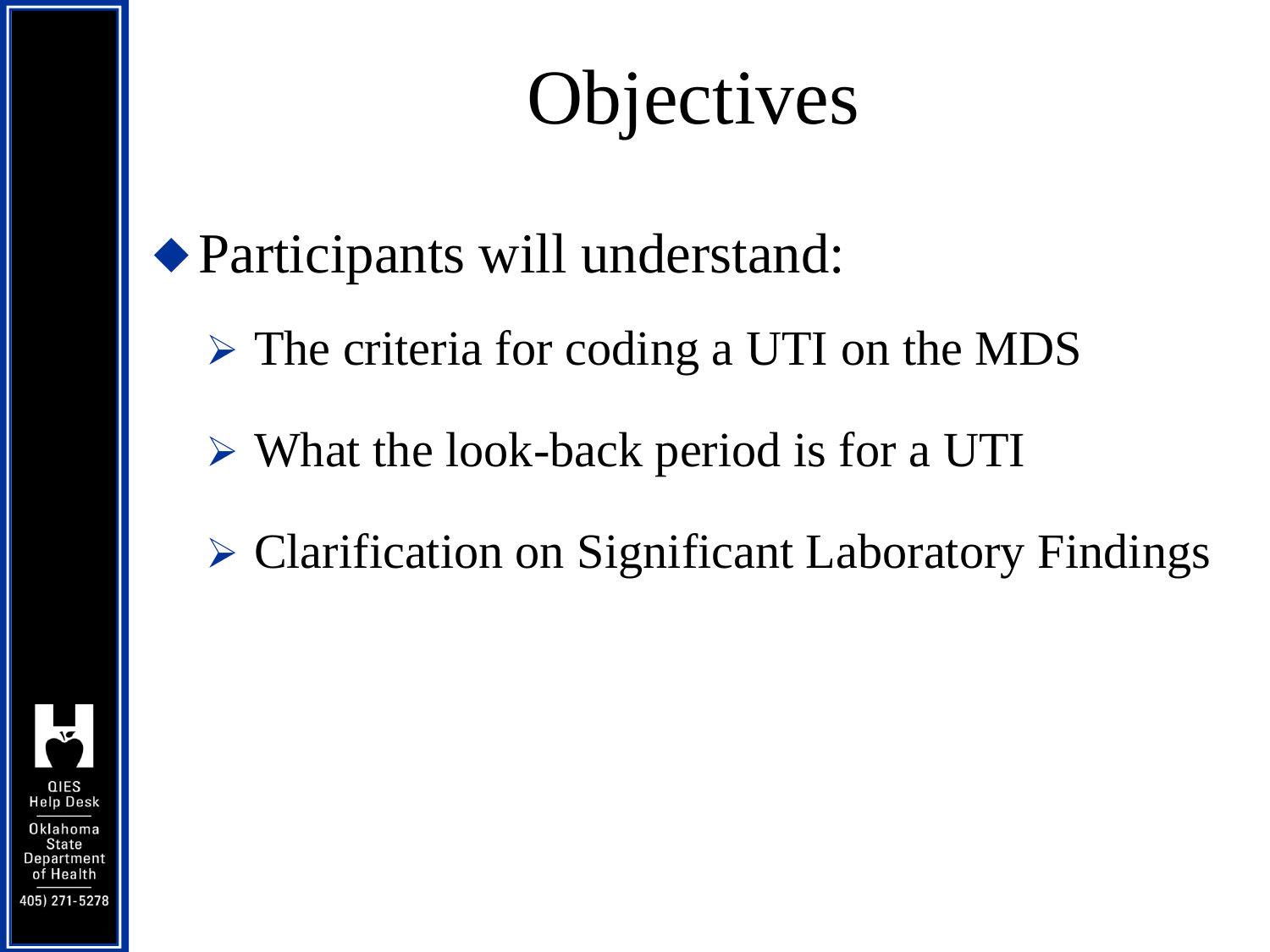# Urinary Tract Infections Facility Residents

- Urinary tract infections (UTIs) account for 20% of health-care acquired infections in LTC
- Account for 23% of avoidable hospitalizations of residents



Help Desk

Department of Health 405) 271-5278

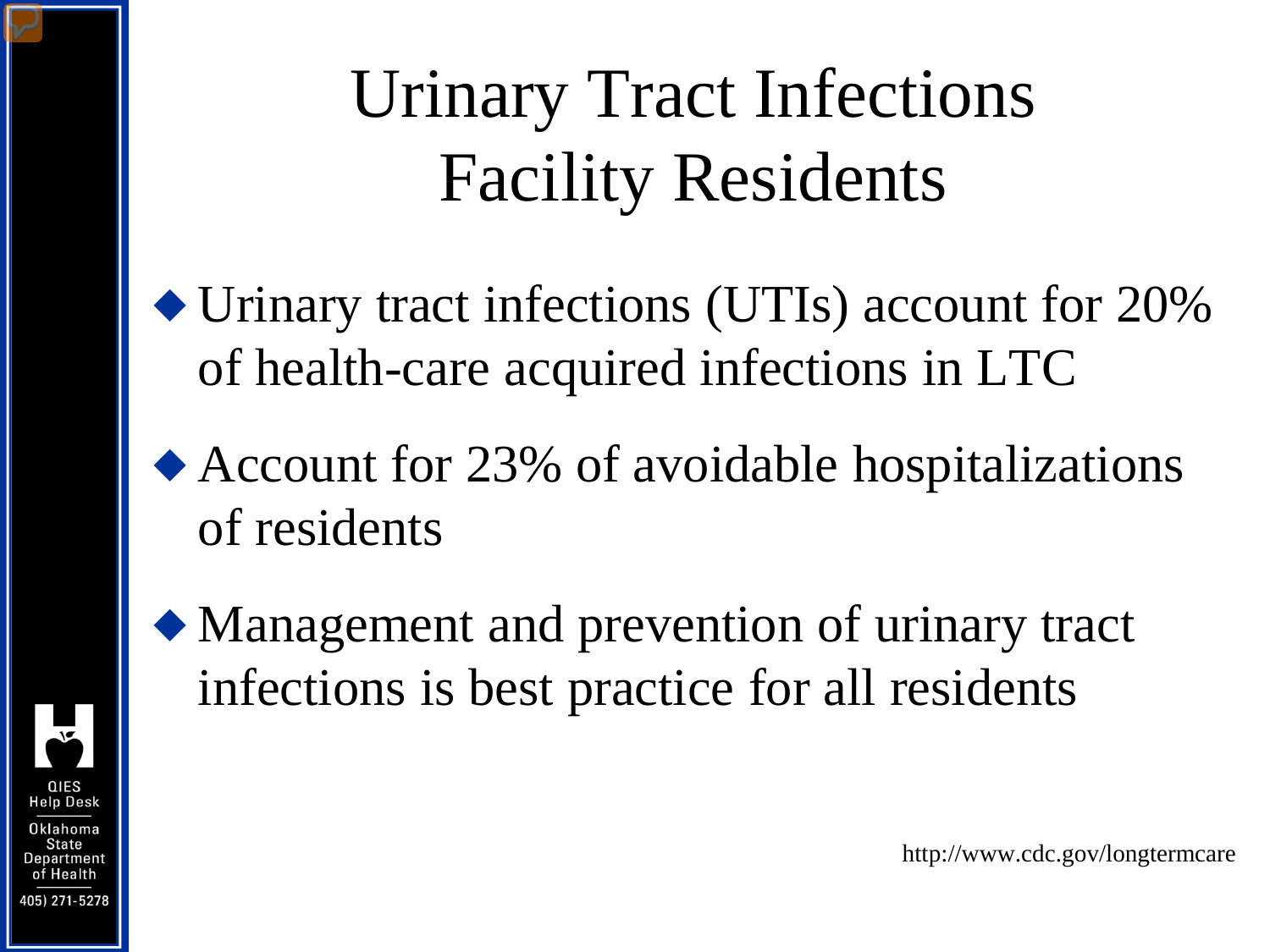## Evaluation of Possible UTI

◆ Vital signs are essential

◆ Fever is the key in decision to treat

History and examination to rule out other causes of symptoms

#### $\blacklozenge$  U/A and C&S

CMS Conference Call 03/26/15; *Preventing Urinary Tract Infections in the Nursing Home*

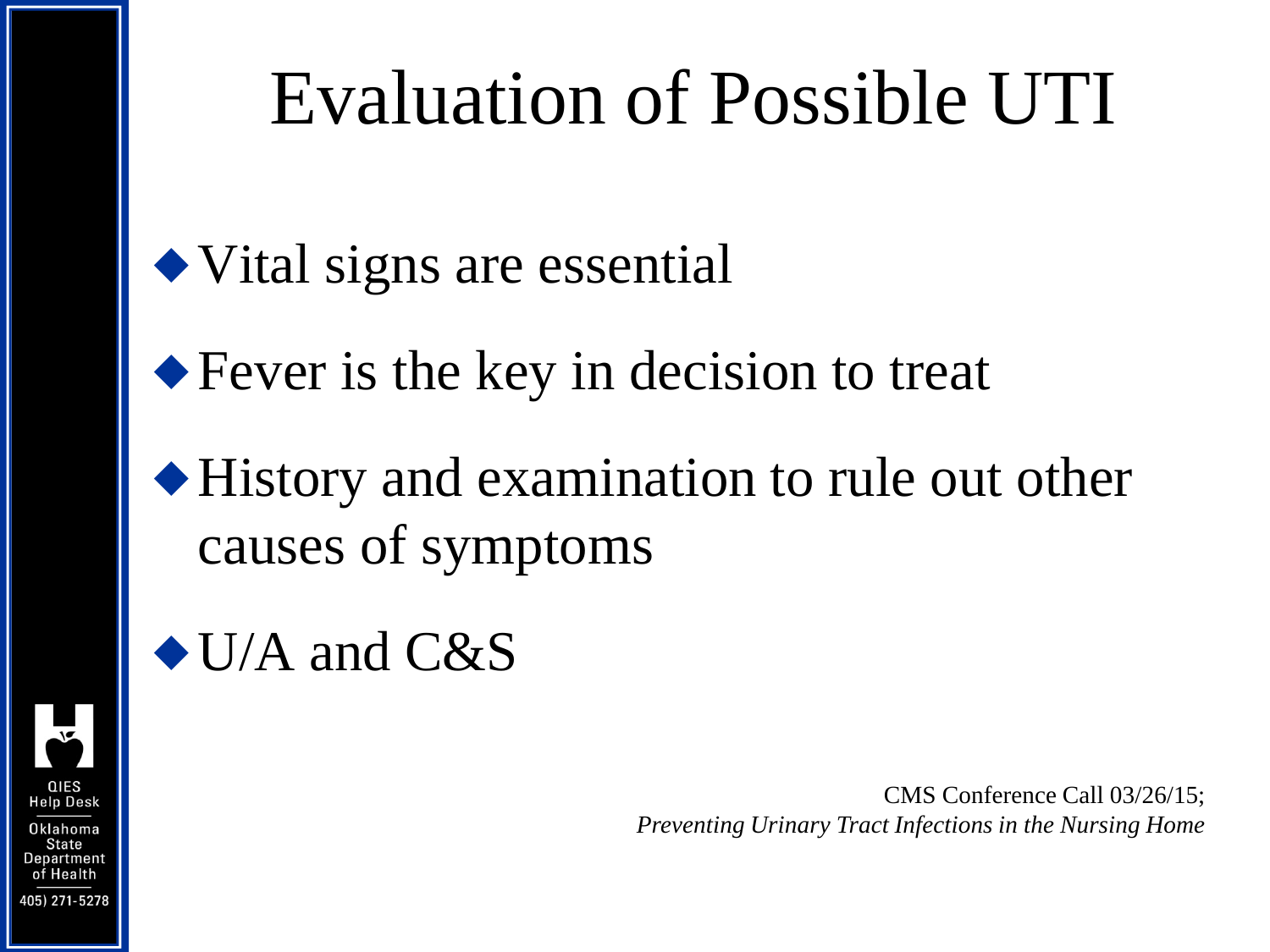# RAI Guidelines

◆ Four criteria must be met to code UTI at I2300:

- 1) A documented diagnosis of UTI by Physician or NPP in the last 30 days
- 2) Sign or symptom of UTI
- 3) Significant laboratory findings
- 4) Current medication or treatment for UTI in the last 30 days.

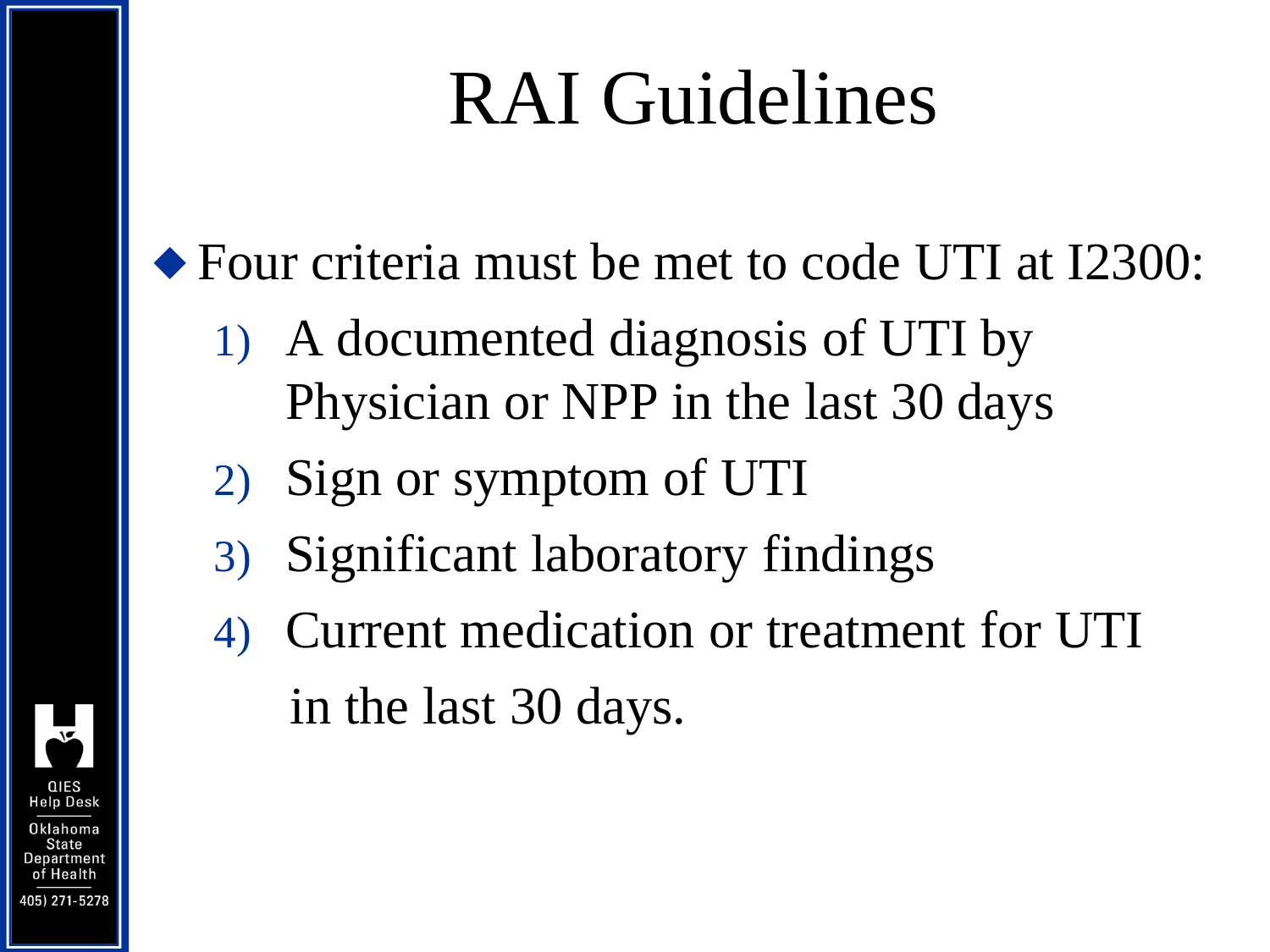# Specific Coding Guidance: Diagnosis

#### **Diagnosis:**

- $\triangleright$  Specific documentation in the medical record by a physician, or NPP, of active diagnosis in the last 30 days
- Must be obtained on or before the ARD
- Do not code if diagnosis is missing and cannot be obtained prior to or on the ARD

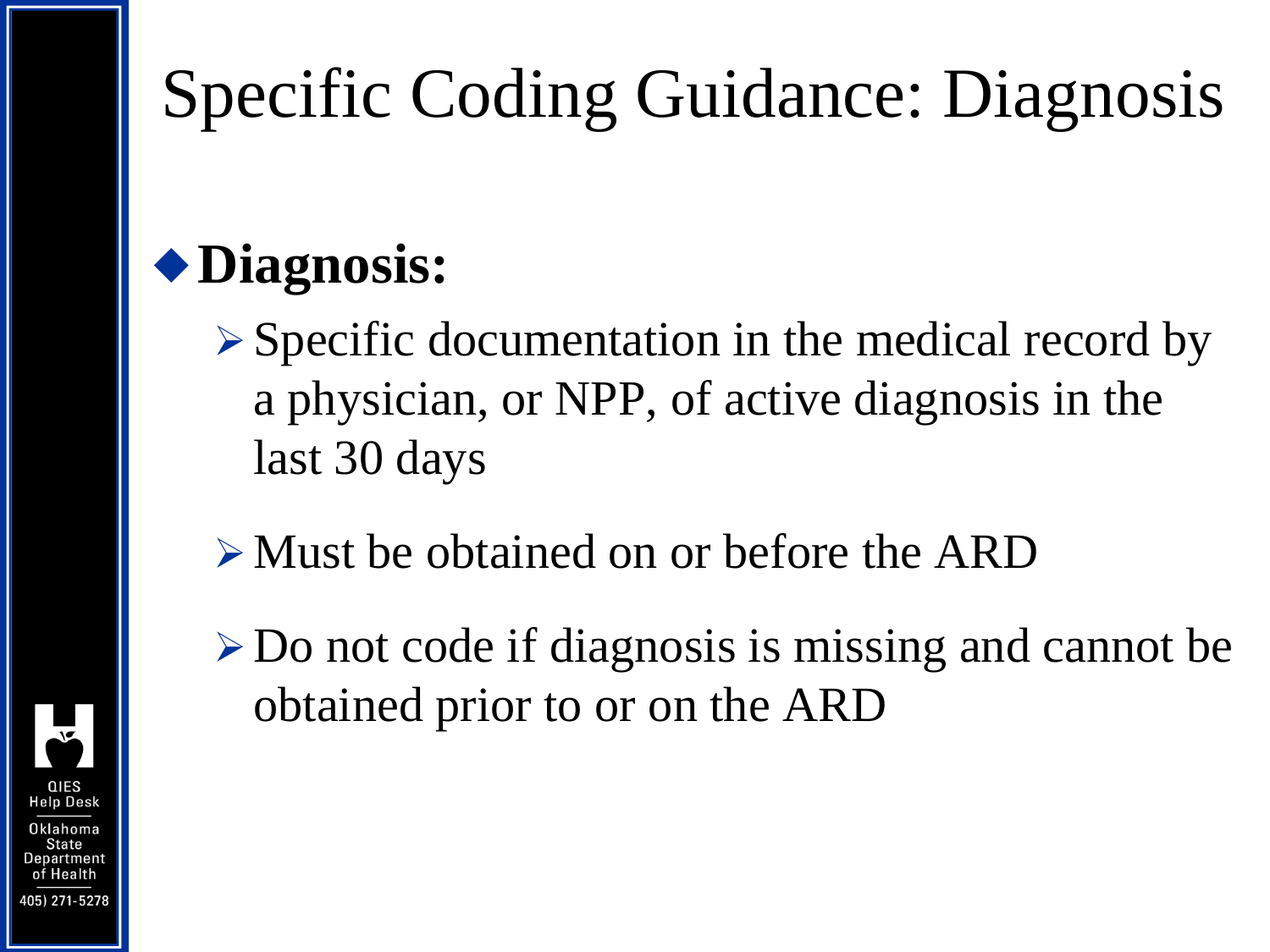## Specific Coding Guidance: Sign or Symptom

#### • Sign or Symptom of UTI:

- Fever (defined as 2 degrees above baseline)
- $\triangleright$  Burning sensation on urination
- **Frequent urination of small amounts**
- Change in character of urine (dark, foul odor, etc.)
- $\triangleright$  Pain or tenderness in flank
	- Note: don't forget to capture in Section J
- $\triangleright$  Confusion or change in mental status

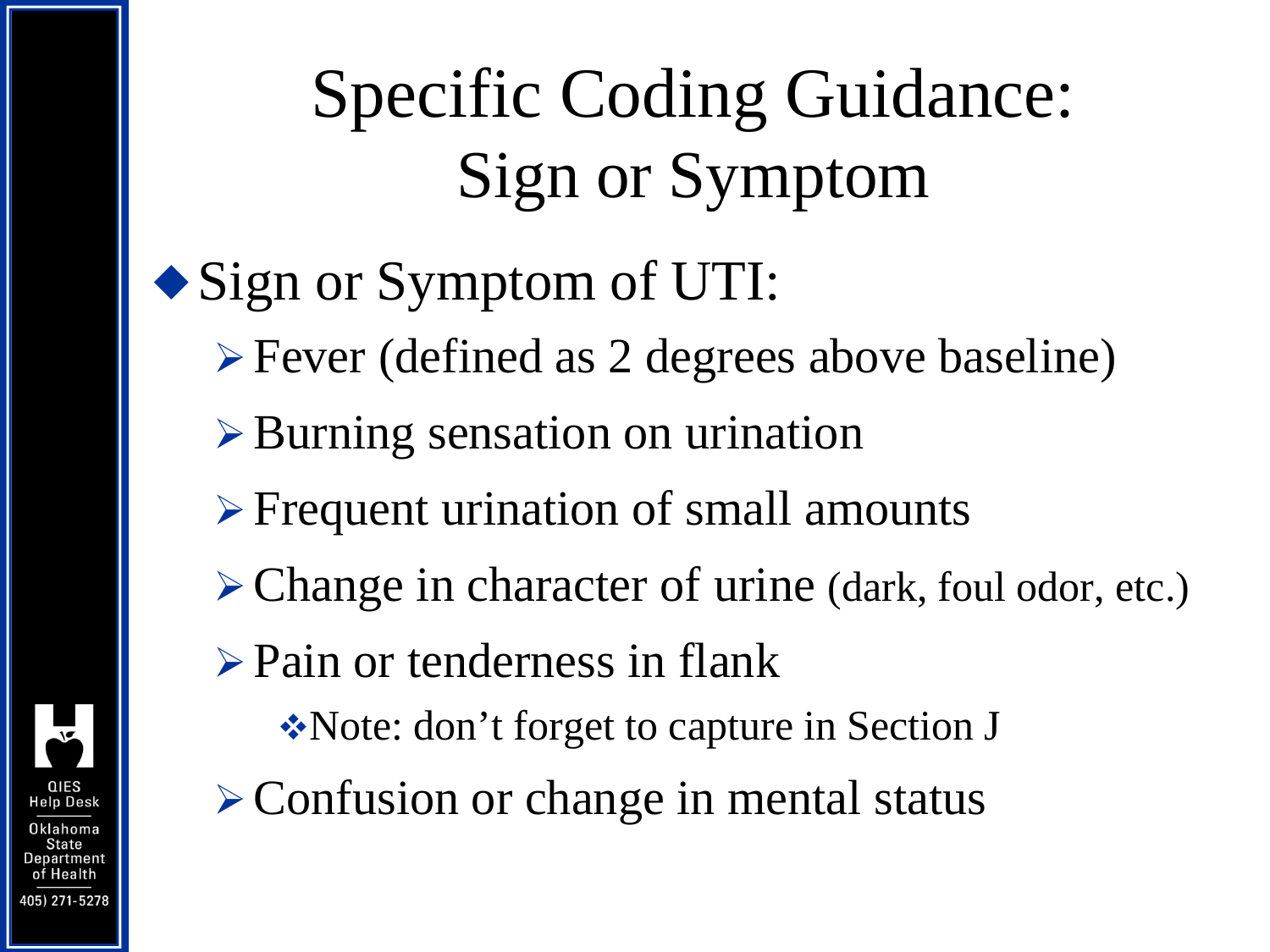# Specific Guidance: Significant Laboratory Findings

#### Significant Laboratory findings:

- $\triangleright$  The attending physician should determine the level of significant laboratory findings and whether or not a culture should be obtained.
- $\triangleright$  If no significant laboratory finding present, do not code UTI at I2300.



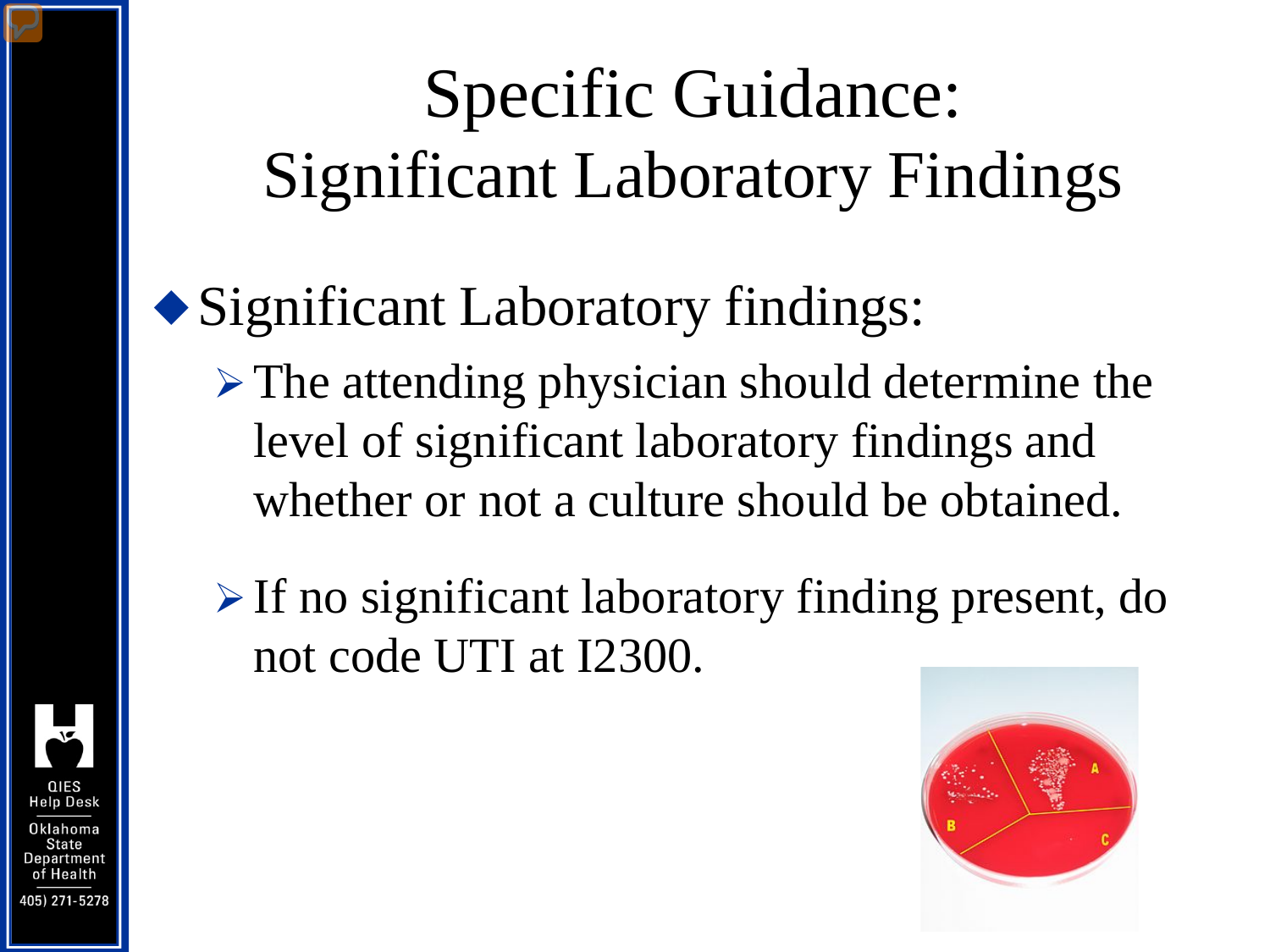### **Polling Question**

A physician prescribes antimicrobial therapy for a suspected UTI after a culture is obtained, but before receiving the culture results. The resident is known to be colonized with an antibiotic resistant organism. After treatment an order is placed to obtain a repeat urine culture.

*Which of these answers meet clinical practice standards?* 

- A. Begin antibiotics based on known MDRO colonization
- B. After treatment a culture should be obtained
- C. Await culture results to begin antibiotics
- D. Answers B and C

**Jelp Desk** 

Department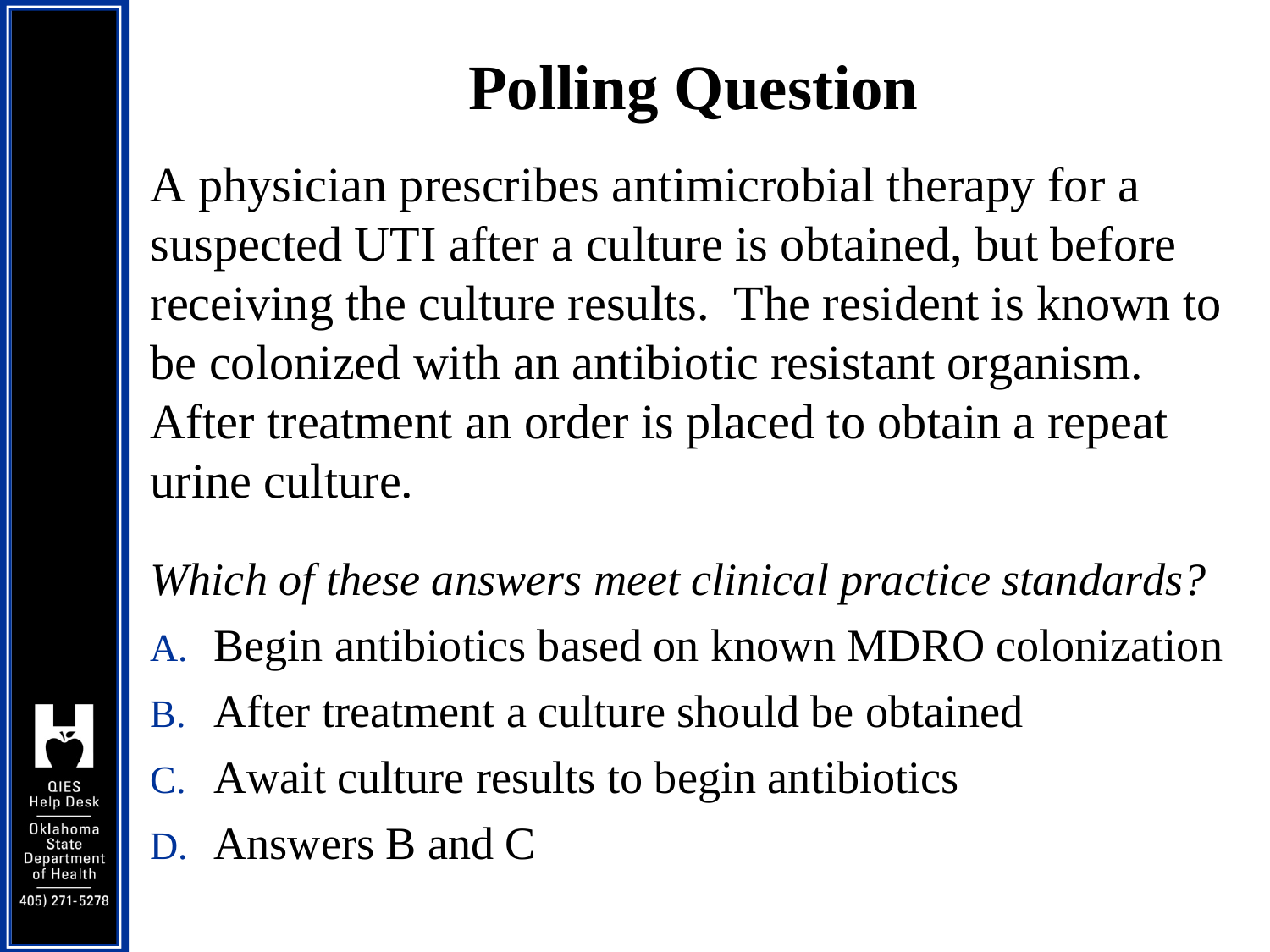# Urine Culture

- ◆ Gold STANDARD to guide appropriate treatment
- ◆ Results:>100,000 colonies of one species
- Treatment can be delayed until culture results are available



Positive culture (bacteriuria) alone **not** a reason to treat

> CMS Conference Call 03/26/15; *Preventing Urinary Tract Infections in the Nursing Home*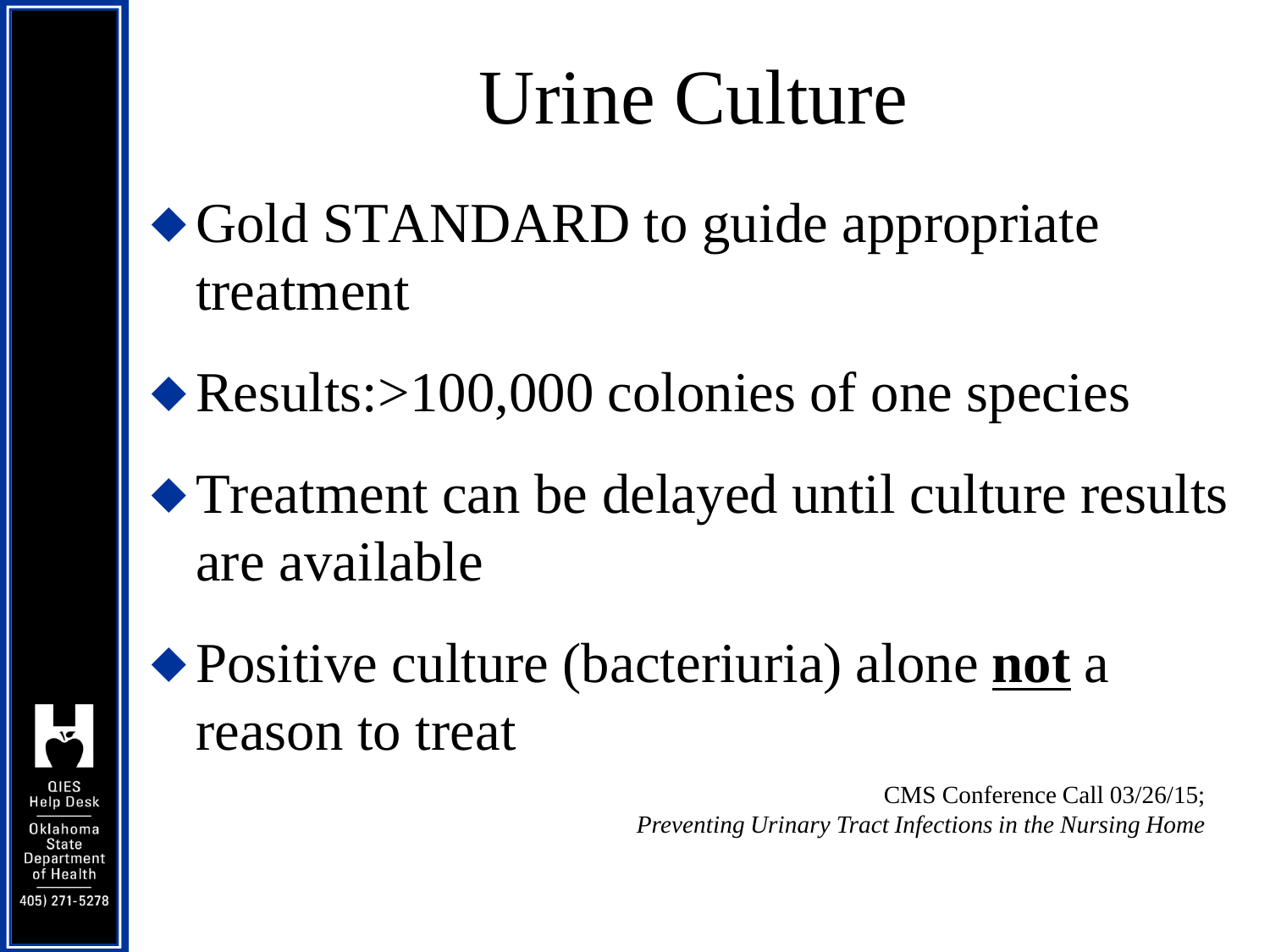### Hematuria

- Not common in UTIs in older adults
- Frank hematuria should be evaluated promptly
- Causes may include: stones, cancer, trauma, infection and hemorrhage.



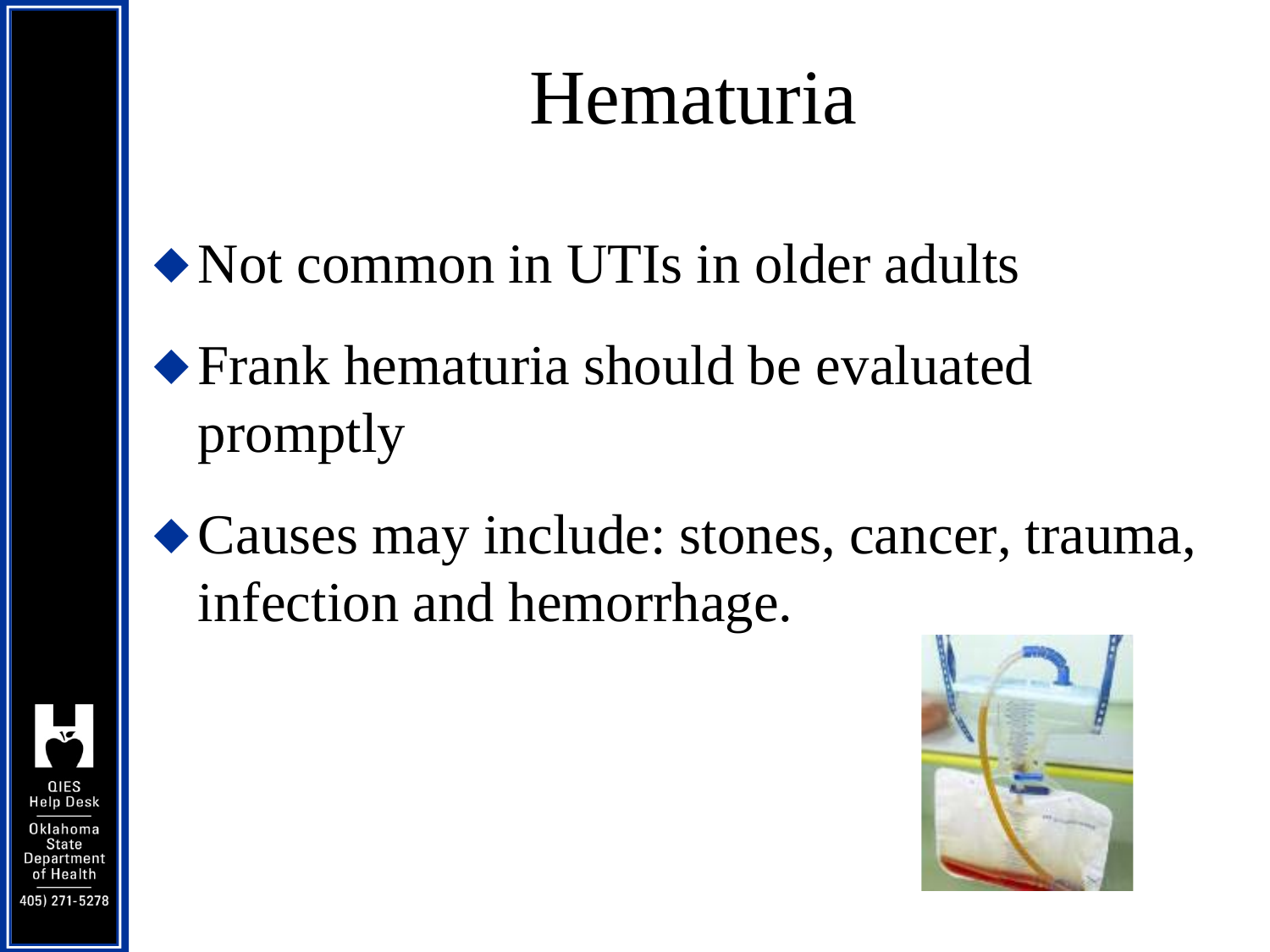### Specific Guidance— Current Medication or Treatment

#### Current Medication or Treatment:

Review documentation from all sources in last 30 days (e.g., physician's progress notes, hospital notes, transfer records, etc.)



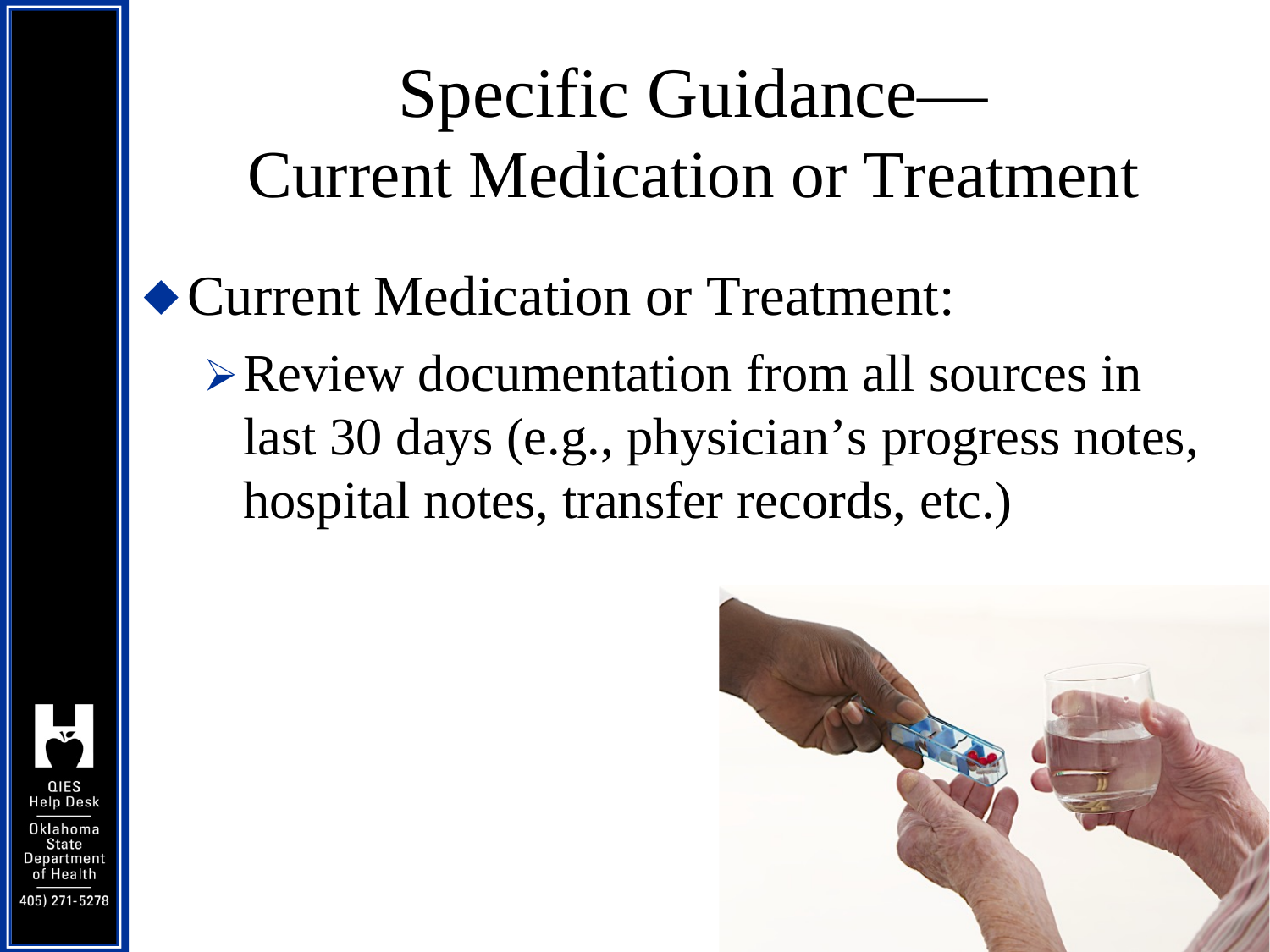# Summary of UTI

- Urine culture is the Gold STANDARD to guide appropriate treatment
- Treatment can be delayed until culture results are available



◆ Positive culture (bacteriuria) alone is NOT a reason to treat

Asymptomatic bacteriuria should not be treated

CMS Conference Call 03/26/15; *Preventing Urinary Tract Infections in the Nursing Home*